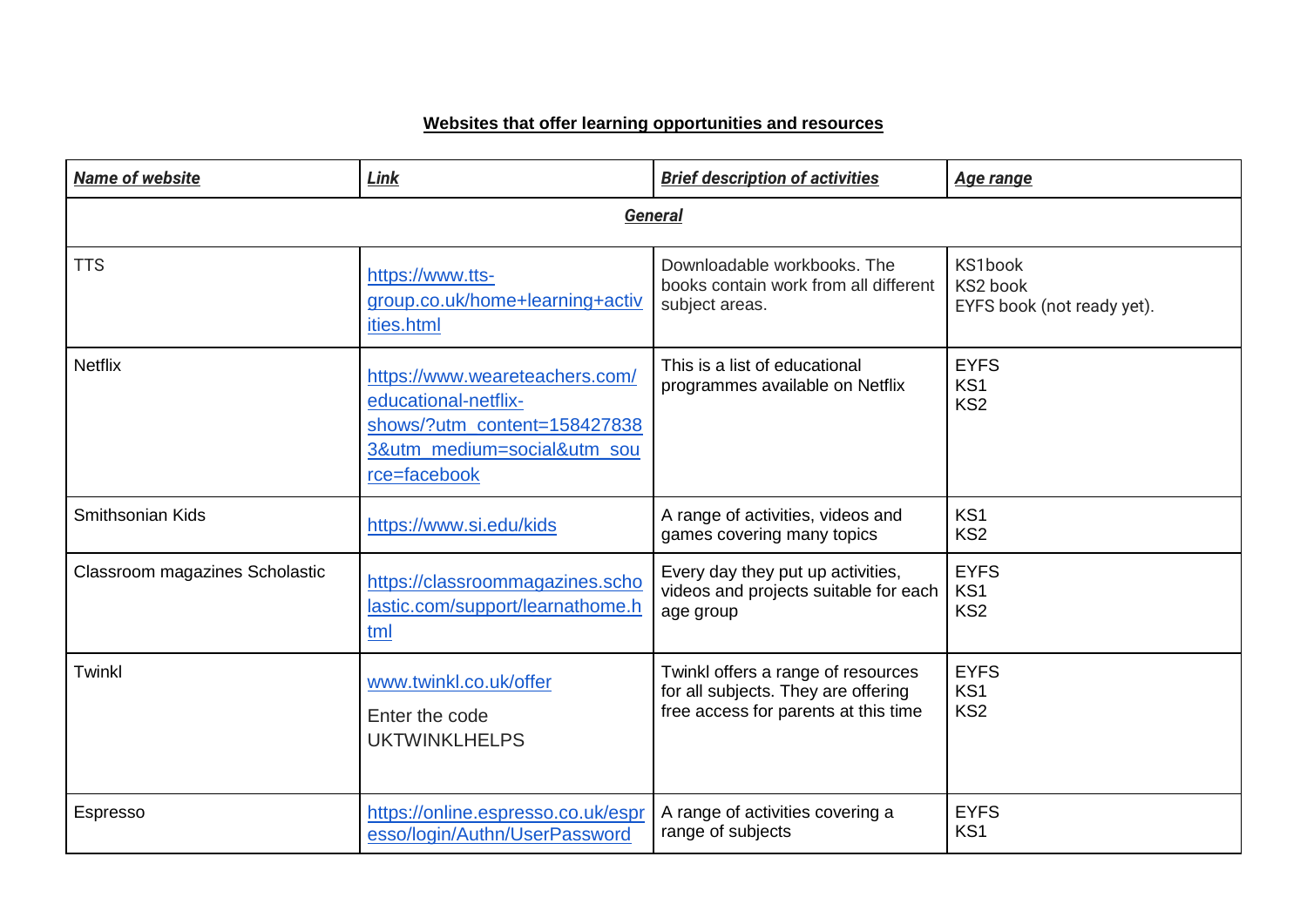|                          |                                                                                                                                         |                                                              | KS <sub>2</sub>                                   |
|--------------------------|-----------------------------------------------------------------------------------------------------------------------------------------|--------------------------------------------------------------|---------------------------------------------------|
| <b>Ducksters</b>         | https://www.ducksters.com/                                                                                                              | A range of activities covering many<br>subjects              | KS <sub>1</sub><br>KS <sub>2</sub>                |
| <b>BBC Newsround</b>     | https://www.bbc.co.uk/newsround                                                                                                         | Newsround, games, quizzes,<br>puzzles                        | <b>EYFS</b><br>KS1<br>KS <sub>2</sub>             |
| <b>Classroom secrets</b> | https://classroomsecrets.co.uk/fre<br>e-home-learning-<br>packs/?goal=0_9fbcd14815-<br>2bec22d22d-191422187                             | A range of activities covering a<br>range of subjects        | <b>EYFS</b><br>KS1<br>KS <sub>2</sub>             |
| <b>Busy Toddler</b>      | https://busytoddler.com/2020/03/i<br>ndoor-<br>activities/?fbclid=lwAR3tYXAqw7t<br>JRAzLExpPcJo4rApLsKtgL0Awg<br>hzxgnhwOajc4auX6o12 xw | A range of activities for young<br>children                  | <b>EYFS</b>                                       |
| Duo Lingo                | https://www.duolingo.com/                                                                                                               | Learn a new language                                         | KS <sub>2</sub>                                   |
| Pre school inspirations  | https://preschoolinspirations.com/                                                                                                      | A range of ideas and activities to do<br>with young children | <b>EYFS</b>                                       |
| <b>Super Simple</b>      | https://supersimple.com/                                                                                                                | Ideas for activities and games                               | <b>EYFS</b><br>KS <sub>1</sub>                    |
| Pre School Express       | http://www.preschoolexpress.co<br>m/                                                                                                    | A range of ideas and activities to do<br>with young children | <b>EYFS</b>                                       |
| Nomster Chef             | https://www.nomsterchef.com/no<br>mster-recipe-library                                                                                  | Child friendly cooking ideas                                 | <b>EYFS</b><br>KS <sub>1</sub><br>KS <sub>2</sub> |
| <b>First Garden</b>      | https://web.extension.illinois.edu/f<br>irstgarden/                                                                                     | Learn how to garden                                          | <b>EYFS</b><br>KS1<br>KS <sub>2</sub>             |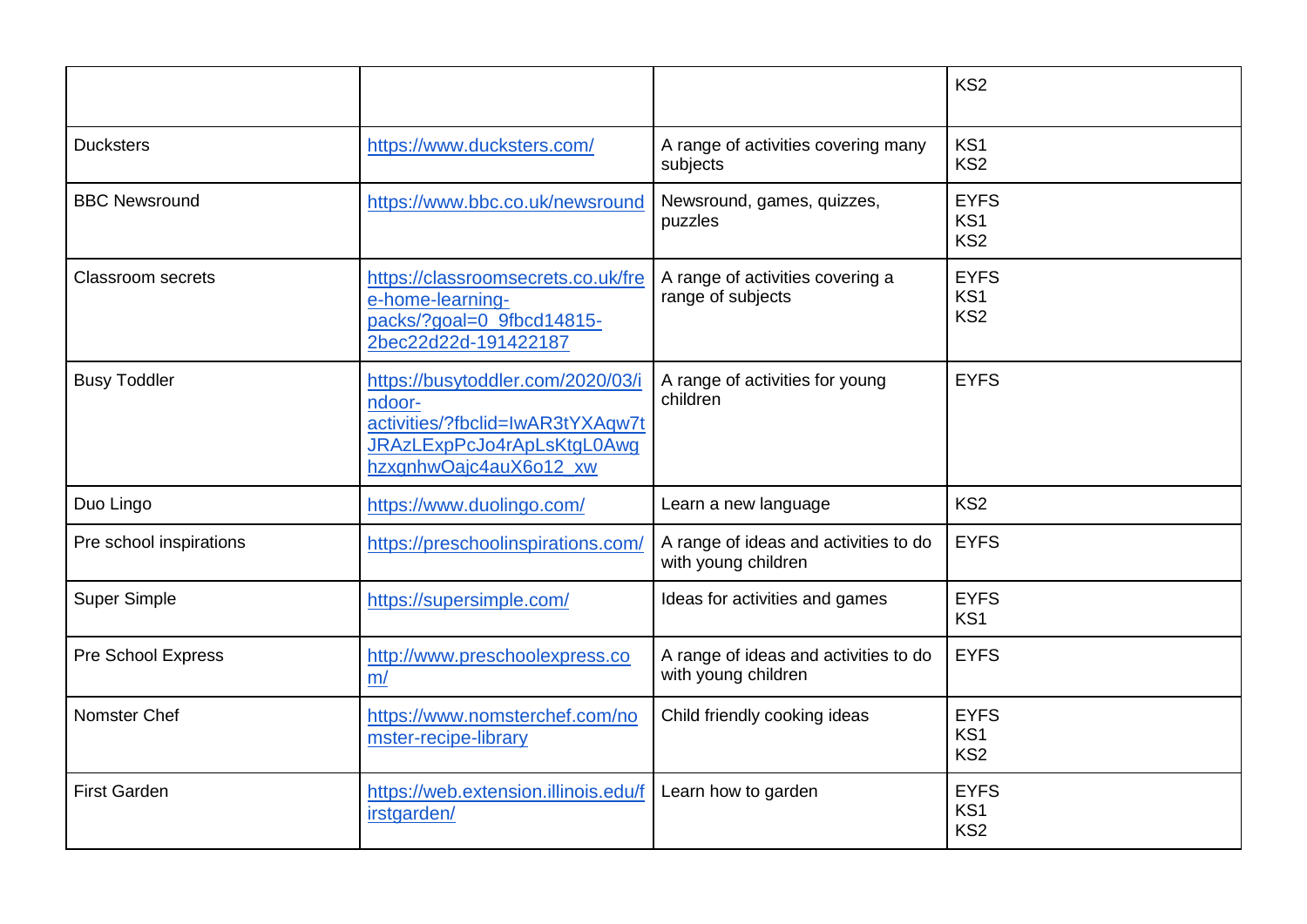| The OT toolbox             | https://www.theottoolbox.com/ha<br>nd-strengthening-activities/ | Range of fine motor, handwriting,<br>sensory and visual activities                           | <b>EYFS</b><br>KS <sub>1</sub><br>KS <sub>2</sub> |
|----------------------------|-----------------------------------------------------------------|----------------------------------------------------------------------------------------------|---------------------------------------------------|
| Bamboo learning on Alexa   | https://bamboolearning.com/                                     | Educational activities on Alexa                                                              | <b>EYFS</b><br>KS <sub>1</sub><br>KS <sub>2</sub> |
| Kiwi                       | https://www.kiwico.com/kids-at-<br>home                         | A range of resources for parents and<br>children covering a range of<br>subjects.            | <b>EYFS</b><br>KS <sub>1</sub><br>KS <sub>2</sub> |
| <b>Fluency and Fitness</b> | https://fluencyandfitness.com/regi<br>ster/school-closures/     | 21 days of free maths and reading<br>activities                                              | <b>EYFS</b><br>KS1                                |
| All kids network           | https://www.allkidsnetwork.com/                                 | Craft ideas, colouring sheets, and<br>lots more                                              | <b>EYFS</b><br>KS <sub>1</sub><br>KS <sub>2</sub> |
| <b>Highlights Kids</b>     | https://www.highlightskids.com/                                 | A website with craft ideas, recipes,<br>jokes, and other interesting content<br>for children | KS <sub>1</sub><br>KS <sub>2</sub>                |
|                            |                                                                 | <b>Educational Games</b>                                                                     |                                                   |
| Mr Nussbaum                | https://mrnussbaum.com/                                         | A range of games and activities<br>covering many subjects                                    | <b>EYFS</b><br>KS <sub>1</sub><br>KS <sub>2</sub> |
| <b>Top Mark</b>            | https://www.topmarks.co.uk/                                     | A range of interactive games<br>covering all subjects                                        | <b>EYFS</b><br>KS <sub>1</sub><br>KS <sub>2</sub> |
| <b>ICT Games</b>           | https://www.ictgames.com/                                       | English and Maths games                                                                      | <b>EYFS</b><br>KS <sub>1</sub><br>KS <sub>2</sub> |
| <b>Sheppard Software</b>   | http://www.sheppardsoftware.com/                                | A range of interactive games<br>covering all subjects                                        | <b>EYFS</b><br>KS <sub>1</sub>                    |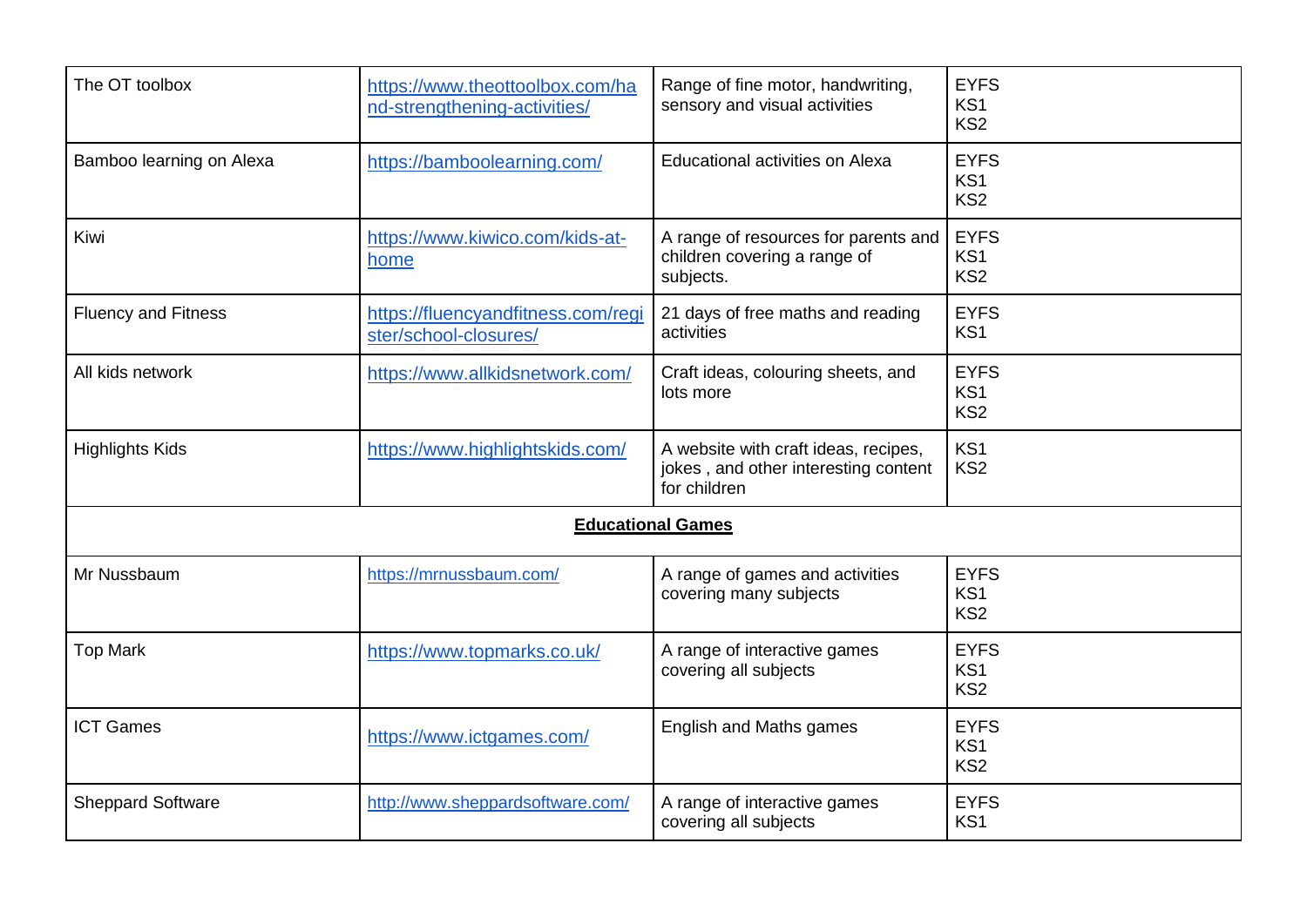|                     |                                                                                                                                                                                                                                                                                                                                                                                  |                                                                                                                                                                                                                                               | KS <sub>2</sub>                       |
|---------------------|----------------------------------------------------------------------------------------------------------------------------------------------------------------------------------------------------------------------------------------------------------------------------------------------------------------------------------------------------------------------------------|-----------------------------------------------------------------------------------------------------------------------------------------------------------------------------------------------------------------------------------------------|---------------------------------------|
| Arcademics          | https://www.arcademics.com/games/                                                                                                                                                                                                                                                                                                                                                | Maths and English games                                                                                                                                                                                                                       | KS <sub>1</sub><br>KS <sub>2</sub>    |
| <b>BBC Bitesize</b> | https://www.bbc.co.uk/bitesize/prima<br><u>ry</u>                                                                                                                                                                                                                                                                                                                                | Games and resources covering all<br>subjects. Linked with the National<br>Curriculum                                                                                                                                                          | KS <sub>1</sub><br>KS <sub>2</sub>    |
| Break out edu       | https://www.breakoutedu.com/fun<br>athome                                                                                                                                                                                                                                                                                                                                        | Games covering a range of subjects                                                                                                                                                                                                            | KS <sub>1</sub><br>KS <sub>2</sub>    |
| <b>ABCYA</b>        | https://www.abcya.com/                                                                                                                                                                                                                                                                                                                                                           | Games covering a range of topics                                                                                                                                                                                                              | <b>EYFS</b><br>KS1<br>KS <sub>2</sub> |
| <b>English</b>      |                                                                                                                                                                                                                                                                                                                                                                                  |                                                                                                                                                                                                                                               |                                       |
| Mac Barnett         | https://www.instagram.com/macb<br>arnett/?hl=en                                                                                                                                                                                                                                                                                                                                  | Mac Barnett is going LIVE on<br>Instagram, EVERY DAY @ 3:00! He<br>plans to read through ALL of his<br>books! Enjoy!                                                                                                                          | <b>EYFS</b><br>KS <sub>1</sub>        |
| Oliver Jeffers      | https://www.facebook.com/oliverj<br>effersart/?<br>$[0]=68.ARAFT$<br>xts<br>OwBU5 6xV67nt6OuPLTOGrAM<br>AH5vECDQR1aa-<br>V1DHTsdZha4BcKZo353HLRn<br>Y4BOe2PJGTZQKosOJcERsdD<br>EGB_jWvsr7K2YE6UBV5F4hwrg<br>ykZkSFyFIQCDZ6IWpQ3d0RCuI<br>XUk3ejBslgwKdNV3Sih93Awq56<br>n7d5XcJVO6Wzq2My1SK1yRdO<br>Smvb4h5ZaG9ft6m73C0hV9gUL<br><b>KVMLTGe-</b><br>dPLzi34furSKLwt_l2vcxlrwszehY | Oliver Jeffers will be reading one of<br>his books every weekday, and<br>talking about some of the things that<br>went into making it.<br>@kaleidoscopeire are doing a daily<br>creative project called 'Home Club',<br>also starting Monday. | All ages                              |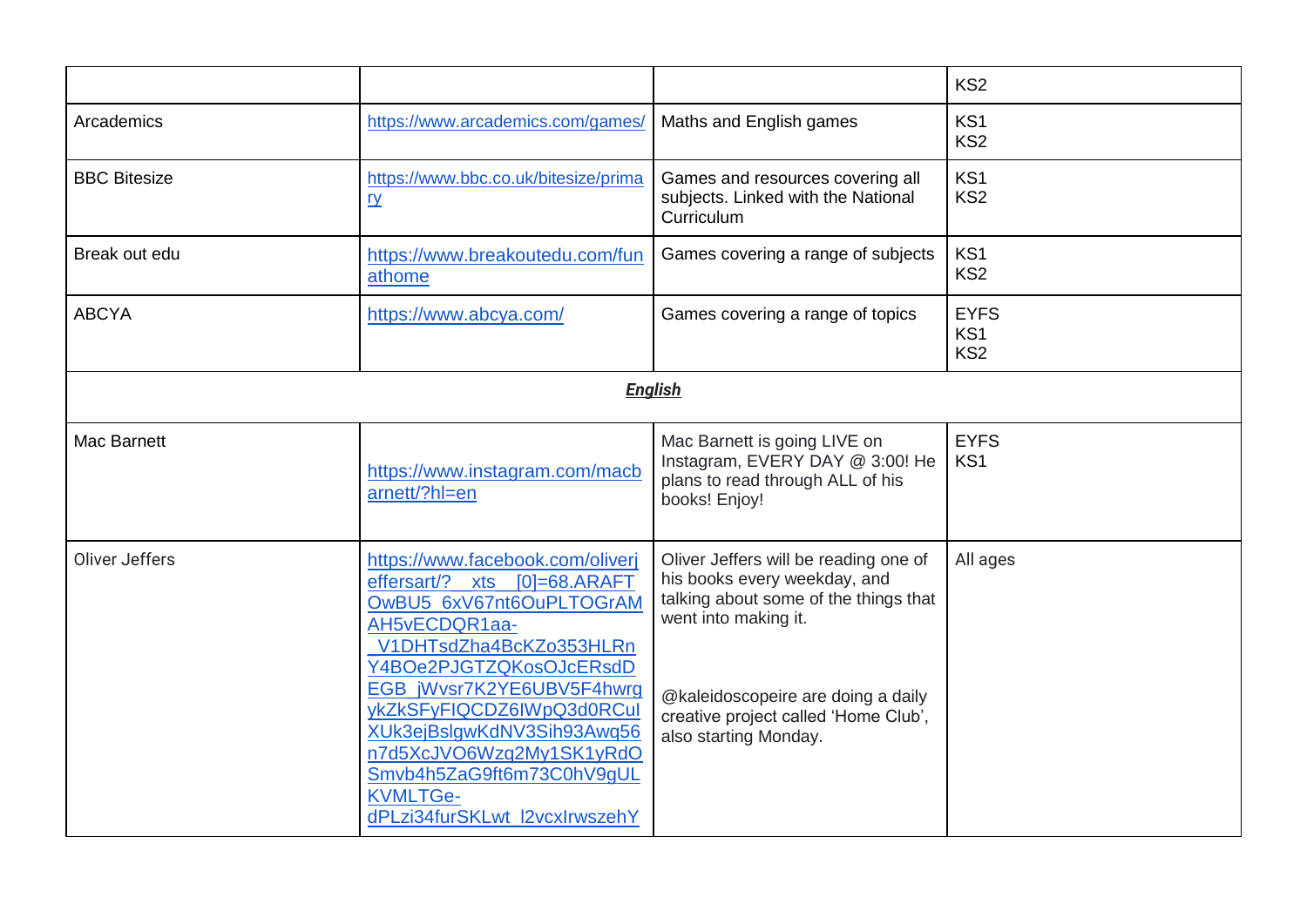|                               | 0SMHIIT3nJzZmPMrYvCDS81qL<br>Ct1zeBe7CjvdDrqFdvB9VIRHFm<br>jWpzJZ_64h6ZfXHzDp7J5M7JW<br>5_RY-DpKo&_tn =k*F&tn-<br>$str=k*F$          |                                                                                             |                                                   |
|-------------------------------|--------------------------------------------------------------------------------------------------------------------------------------|---------------------------------------------------------------------------------------------|---------------------------------------------------|
| Pobble 365                    | http://www.pobble365.com/                                                                                                            | English, writing stimuli, grammar<br>work etc                                               | Year 3- Year 6                                    |
| Fun phonics                   | https://www.funphonics.education<br>/shop/?jet-smart-<br>filters=woocommerce-<br>archive/default&_tax_query_prod<br>uct_cat%5B%5D=23 | For a short time, fun phonics have<br>made all of their digital products free<br>of charge. | <b>EYFS</b><br>KS <sub>1</sub>                    |
| <b>Story Starter</b>          | https://thestorystarter.com/                                                                                                         | Generates a different story starter<br>every time you use it                                | KS <sub>1</sub><br>KS <sub>2</sub>                |
| <b>Spelling Training</b>      | https://www.spellingtraining.com/                                                                                                    | Help to learn spellings                                                                     | KS <sub>1</sub><br>KS <sub>2</sub>                |
| <b>Novel Effect</b>           | https://noveleffect.com/                                                                                                             | A way to make story time more<br>interesting!                                               | <b>EYFS</b><br>KS1<br>KS <sub>2</sub>             |
| <b>Free Childrens Stories</b> | https://www.freechildrenstories.c<br>om/                                                                                             | Children's stories to read together                                                         | <b>EYFS</b><br>KS1<br>KS <sub>2</sub>             |
|                               |                                                                                                                                      | <b>Maths</b>                                                                                |                                                   |
| Math Playground               | https://www.mathplayground.com<br>Ţ                                                                                                  | <b>Maths Games</b>                                                                          | <b>EYFS</b><br>KS <sub>1</sub><br>KS <sub>2</sub> |
| <b>Maths Mansion</b>          | https://www.youtube.com/results<br>?search_query=maths+mansion                                                                       | Maths videos explaining difference<br>concepts                                              | KS <sub>1</sub><br>KS <sub>2</sub>                |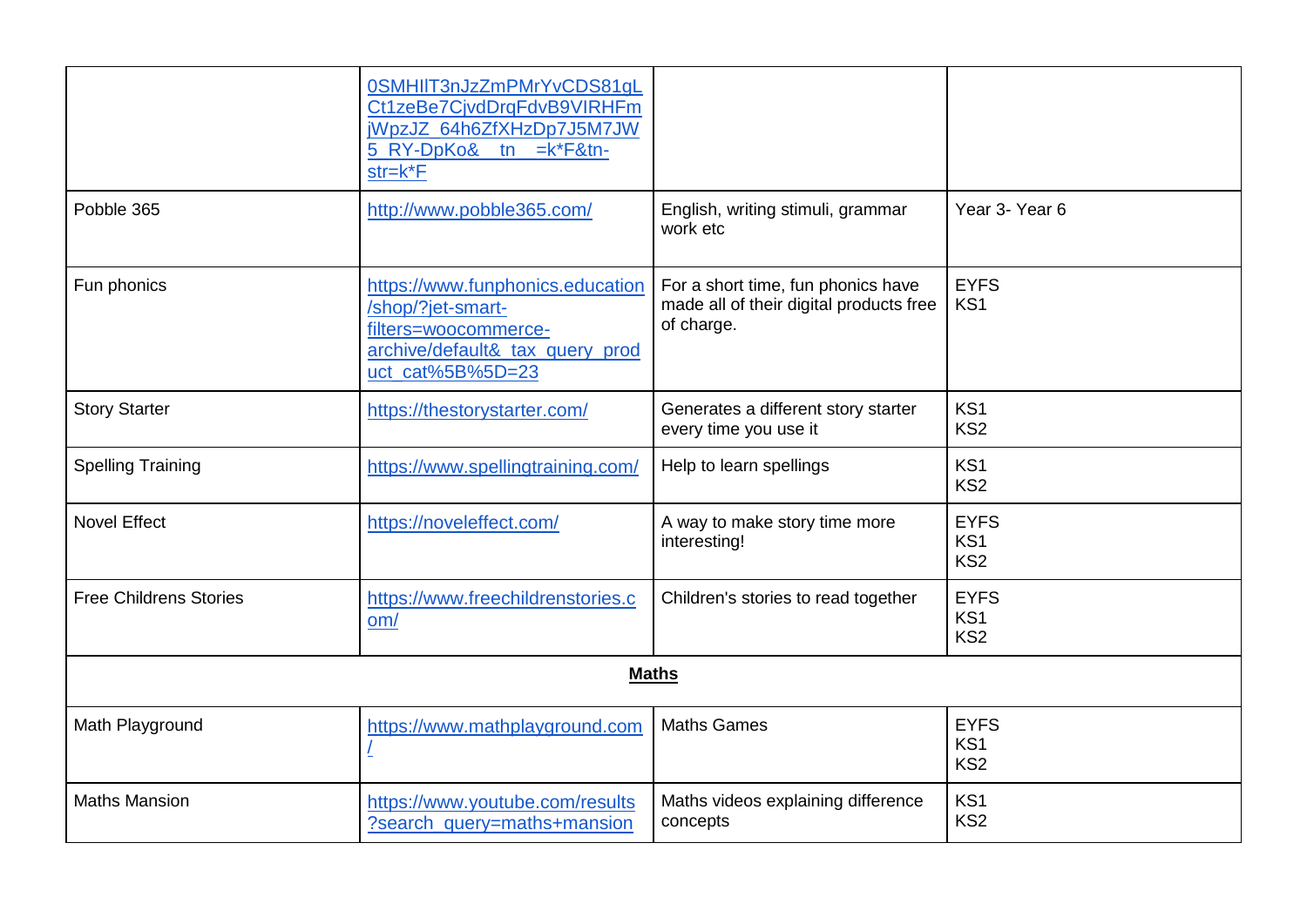| Khan Academy                  | https://www.khanacademy.org/                                 | Maths videos and exercises.<br>Excellent to review concepts.                                                                         | KS <sub>1</sub><br>KS <sub>2</sub>                |
|-------------------------------|--------------------------------------------------------------|--------------------------------------------------------------------------------------------------------------------------------------|---------------------------------------------------|
| <b>Bedtime Maths</b>          | http://bedtimemath.org/fun-math-<br>at-home/                 | Ideas for off line Maths games                                                                                                       | <b>EYFS</b><br>KS <sub>1</sub><br>KS <sub>2</sub> |
| A plus click                  | https://www.aplusclick.org/                                  | Logic and reasoning questions                                                                                                        | KS <sub>1</sub><br>KS <sub>2</sub>                |
|                               |                                                              | <b>Science</b>                                                                                                                       |                                                   |
| San Diego Zoo                 | https://kids.sandiegozoo.org/                                | Videos, games and activities                                                                                                         | <b>EYFS</b><br>KS <sub>1</sub><br>KS <sub>2</sub> |
| <b>Access Mars</b>            | https://accessmars.withgoogle.com/                           | Children can look at the surface of<br><b>Mars</b>                                                                                   | KS <sub>1</sub><br>KS <sub>2</sub>                |
| Switch Zoo                    | https://switchzoo.com/                                       | Animal and Habitat games and<br>resources                                                                                            | KS <sub>1</sub><br>KS <sub>2</sub>                |
| <b>Steve Spangler Science</b> | https://www.stevespanglerscienc<br>e.com/lab/experiments/    | Simple experiments that you can do<br>at home                                                                                        | KS <sub>1</sub><br>KS <sub>2</sub>                |
| The home school scientist     | https://thehomeschoolscientist.co<br>m/category/experiments/ | Simple experiments that you can do<br>at home                                                                                        | KS <sub>1</sub><br>KS <sub>2</sub>                |
| Funology                      | https://www.funology.com/funolo<br>gy-science-experiments/   | Experiments and games to play                                                                                                        | KS <sub>1</sub><br>KS <sub>2</sub>                |
| <b>Ask Dr Universe</b>        | https://askdruniverse.wsu.edu/                               | An interesting site where children<br>can ask questions about how the<br>world works. There is also a bank of<br>answered questions. | KS1<br>KS <sub>2</sub>                            |
| <b>Weather Wiz</b>            | http://www.weatherwizkids.com/                               | Information about weather                                                                                                            | KS <sub>1</sub><br>KS <sub>2</sub>                |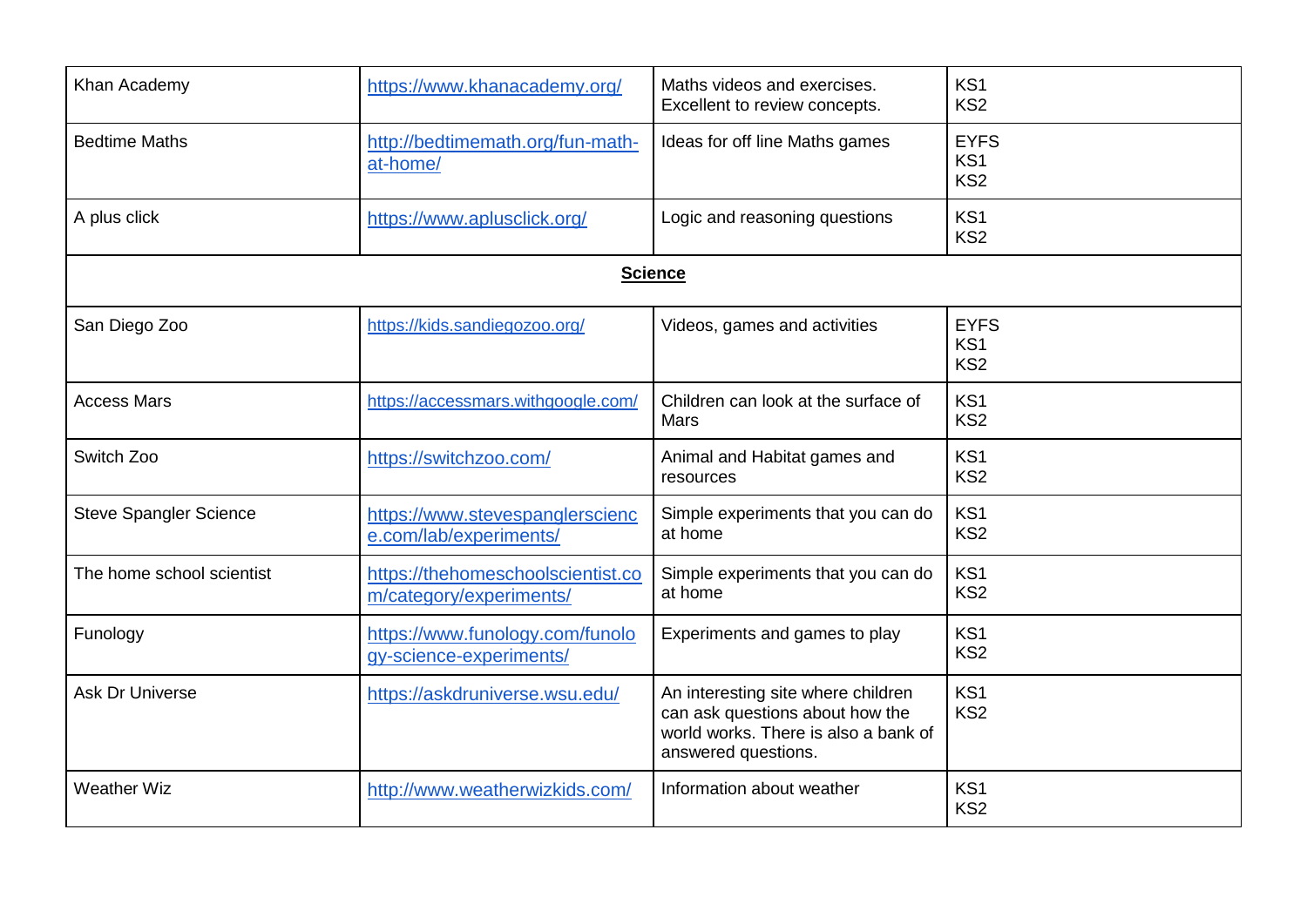| Climate Kids, NASA        | https://climatekids.nasa.gov/                                                   | Information, games and activities<br>linked to climate | KS1<br>KS <sub>2</sub>                    |
|---------------------------|---------------------------------------------------------------------------------|--------------------------------------------------------|-------------------------------------------|
| <b>NASA Kids Club</b>     | https://www.nasa.gov/kidsclub/in<br>dex.html                                    | Learn about Space and NASA                             | KS <sub>1</sub><br>KS <sub>2</sub>        |
| <b>Elemental Science</b>  | https://elementalscience.com/blo<br>gs/news/80-free-science-<br>activities      | Experiments to do at home                              | KS <sub>1</sub><br>KS <sub>2</sub>        |
| Ocean at the Smithsonsian | https://ocean.si.edu/                                                           | Explore the ocean with tours and<br>facts              | KS1<br>KS <sub>2</sub>                    |
| <b>PHET</b>               | https://phet.colorado.edu/                                                      | Interactive simulations for Science<br>and Maths       | KS <sub>2</sub>                           |
|                           |                                                                                 | <b>Computing</b>                                       |                                           |
| Dance Mat                 | https://www.dancemattypingguid<br>e.com/dance-mat-typing-level-<br>$1/stage-1/$ | Touch typing programme                                 | KS <sub>1</sub><br>KS <sub>2</sub>        |
| Scratch                   | https://scratch.mit.edu/                                                        | Coding                                                 | KS <sub>1</sub><br>KS <sub>2</sub>        |
| <b>Typing Club</b>        | https://www.typingclub.com/                                                     | <b>Touch Typing</b>                                    | KS1<br>KS <sub>2</sub>                    |
| Code                      | https://code.org/starwars                                                       | Learn to code with Star Wars                           | KS <sub>1</sub><br>KS <sub>2</sub>        |
|                           |                                                                                 | PE                                                     |                                           |
| Go Noodle                 | https://family.gonoodle.com/                                                    | Exercise videos                                        | EYU<br>KS <sub>1</sub><br>KS <sub>2</sub> |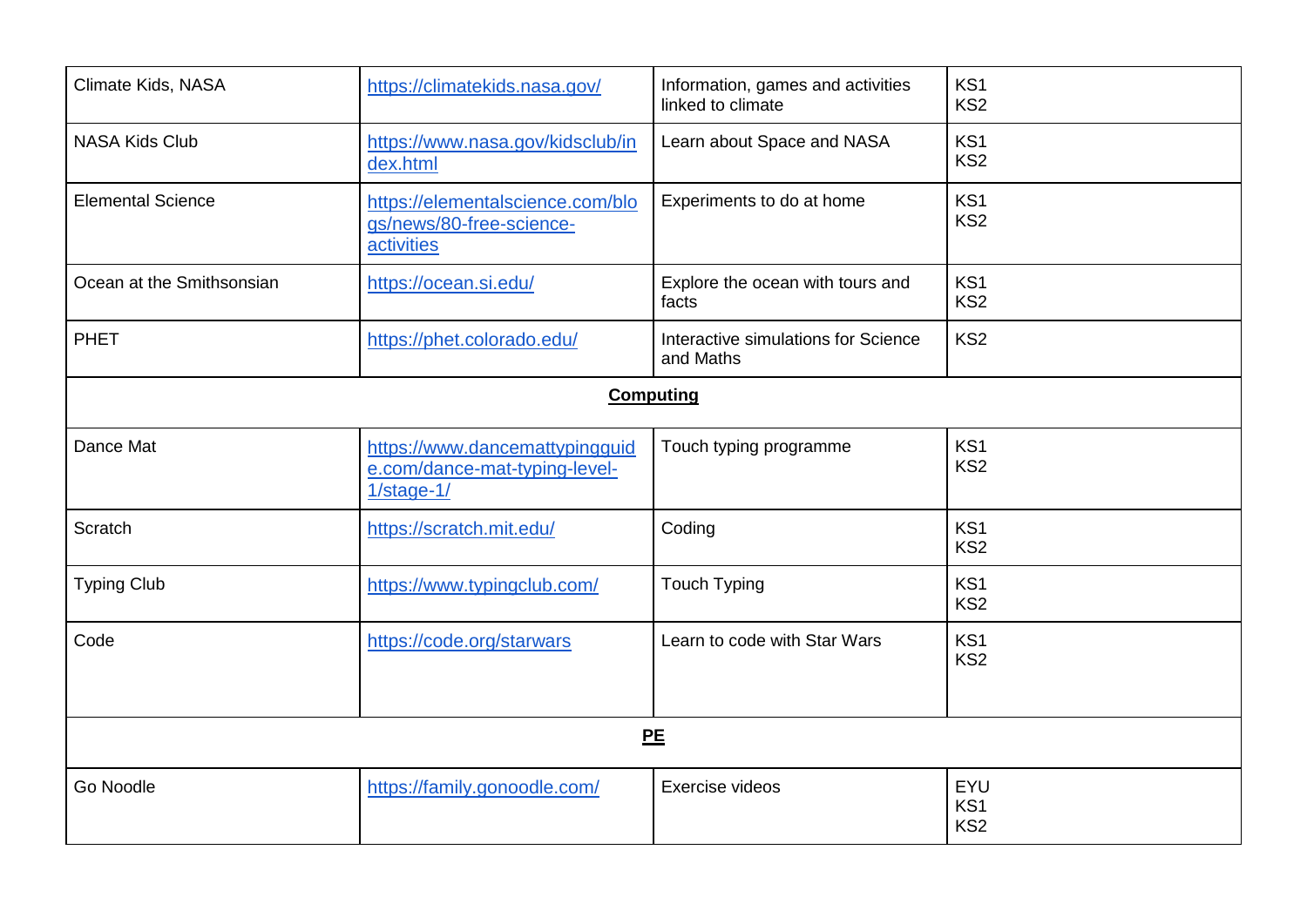| <b>Little Twisters Yoga</b>        | https://littletwistersyoga.com/onlin<br>e-store/              | Yoga for children books and cards -<br>currently all free                          | All ages!                                         |
|------------------------------------|---------------------------------------------------------------|------------------------------------------------------------------------------------|---------------------------------------------------|
|                                    |                                                               | Geography                                                                          |                                                   |
| <b>National Geographic Kids</b>    | https://www.natgeokids.com/uk/                                | Games, competitions and articles<br>about the world, animals and current<br>events | KS <sub>1</sub><br>KS <sub>2</sub>                |
| National Geographic Young Explorer | https://ngexplorer.cengage.com/n<br>gyoungexplorer/index.html | Read aloud issues of the Young<br>Explorer                                         | KS1<br>KS <sub>2</sub>                            |
|                                    | <b>History</b>                                                |                                                                                    |                                                   |
| <b>British Museum</b>              | https://britishmuseum.withgoogle.<br>com/                     | An excellent interactive look at the<br>artefacts in the British Museum            | KS <sub>2</sub>                                   |
| What was there                     | http://www.whatwasthere.com//br<br>owse.aspx                  | Photos of different cities in different<br>time periods                            | KS <sub>2</sub>                                   |
|                                    |                                                               | <b>Music</b>                                                                       |                                                   |
| <b>Virtual Musical Instrument</b>  | https://www.virtualmusicalinstrument<br>s.com/                | Play instruments online                                                            | <b>EYFS</b><br>KS <sub>1</sub><br>KS <sub>2</sub> |
|                                    |                                                               | <b>Art</b>                                                                         |                                                   |
| <b>Tate Kids</b>                   | https://www.tate.org.uk/kids                                  | Ideas for art activities                                                           | <b>EYFS</b><br>KS <sub>1</sub><br>KS <sub>2</sub> |
| Artsology                          | https://artsology.com/                                        | Online games and art activities                                                    | KS <sub>1</sub><br>KS <sub>2</sub>                |
| <b>Met Kids</b>                    | https://www.metmuseum.org/art/onli<br>ne-features/metkids/    | Activities and games                                                               | KS <sub>1</sub><br>KS <sub>2</sub>                |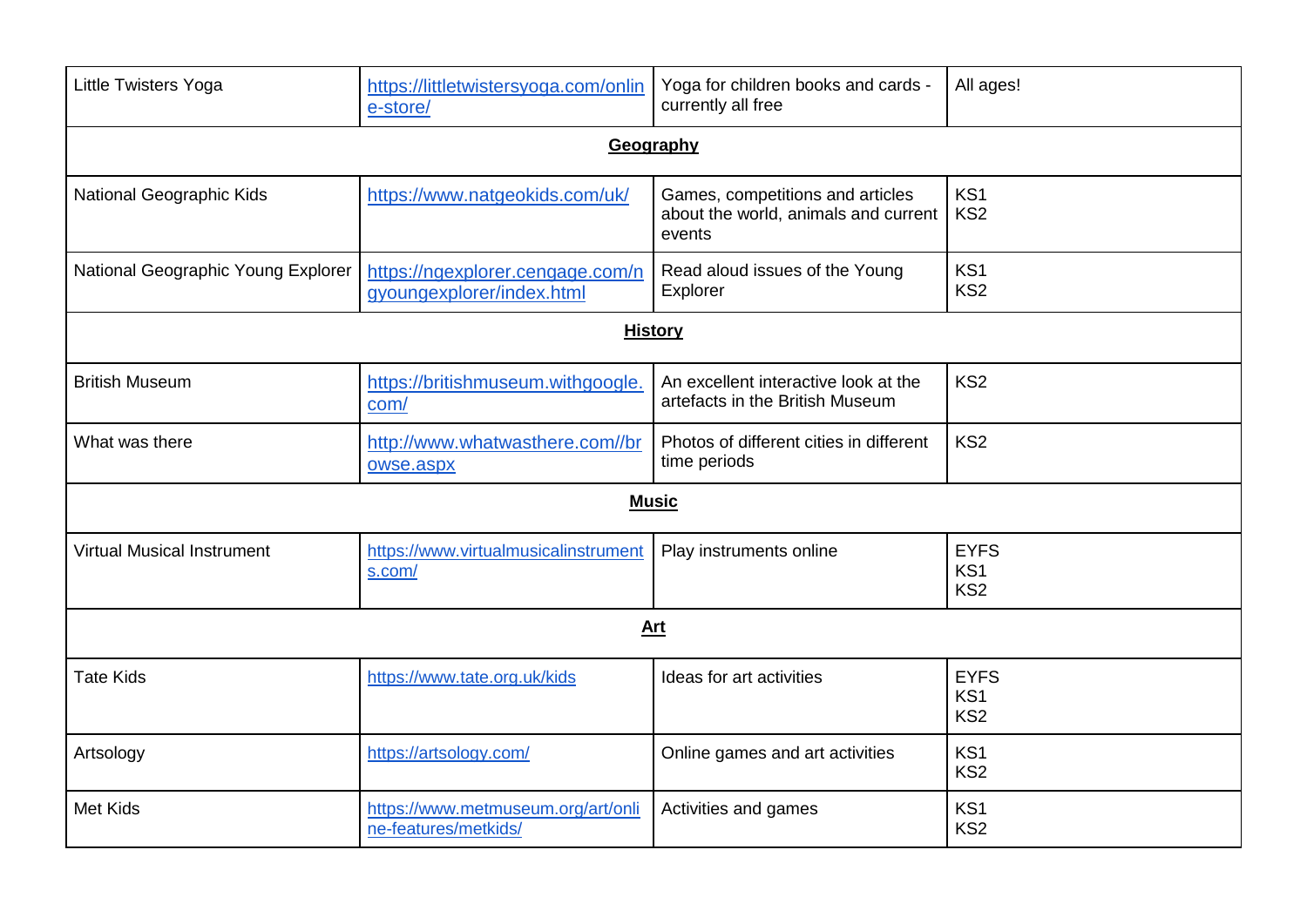| <b>Virtual Tours</b>                  |                                                                                                                                                                                                                                                                   |                                                                                                                                                                                                                       |                                                                                           |
|---------------------------------------|-------------------------------------------------------------------------------------------------------------------------------------------------------------------------------------------------------------------------------------------------------------------|-----------------------------------------------------------------------------------------------------------------------------------------------------------------------------------------------------------------------|-------------------------------------------------------------------------------------------|
| <b>American National Parks</b>        | https://www.nps.gov/yell/learn/photo<br>smultimedia/virtualtours.htm                                                                                                                                                                                              | Offer a range of virtual tours of their<br>parks                                                                                                                                                                      | KS <sub>1</sub><br>KS <sub>2</sub>                                                        |
| <b>Google Expeditions</b>             | https://play.google.com/store/apps/d<br>etails?id=com.google.vr.expeditions<br>&hl=en_GB                                                                                                                                                                          | Has a huge range of virtual reality<br>tours. Each tour has information with<br>it. You can use this on a phone or<br>IPod with a simple VR headset.<br>However it can also be used on a<br>tablet with out a headset | <b>EYFS</b><br>KS1<br>KS <sub>2</sub>                                                     |
| Virtual tours of a variety of museums | https://people.com/travel/stuck-<br>at-home-these-12-famous-<br>museums-offer-virtual-tours-you-<br>can-take-on-your-<br>couch/?utm_source=facebook.co<br>m&utm_medium=social&utm_ca<br>mpaign=social-share-<br>article&utm_content=20200315&<br>utm_term=7728056 |                                                                                                                                                                                                                       | It will depend which museum tour<br>you choose but more likely KS1 and<br>KS <sub>2</sub> |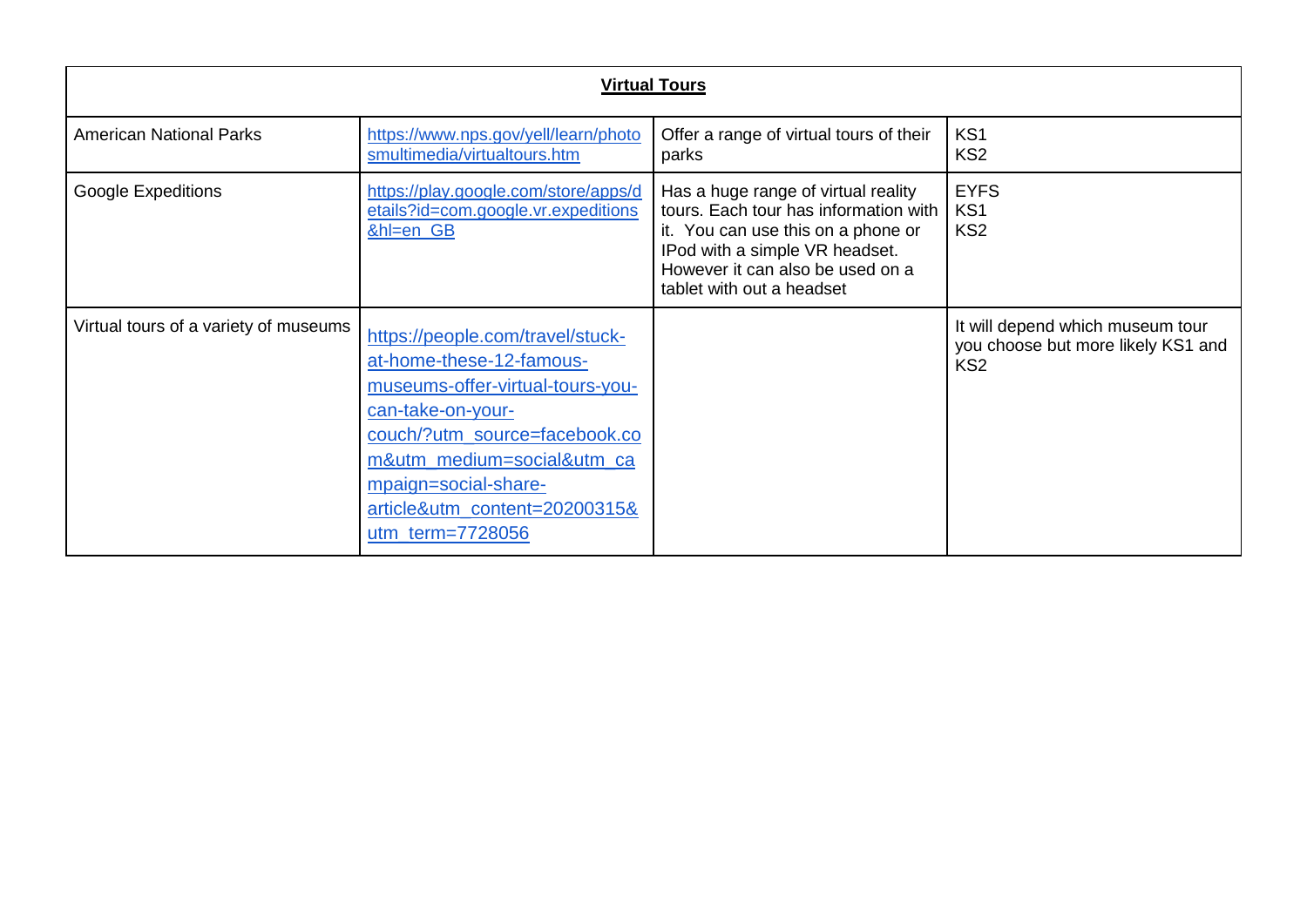We are sure that you all have a good range of games at home but here are some others that you might not be aware of.

| Name of games                                                                                                        | Website                                                                                                                                                                                                                                                                                                                                                                                         | Age range                                         |
|----------------------------------------------------------------------------------------------------------------------|-------------------------------------------------------------------------------------------------------------------------------------------------------------------------------------------------------------------------------------------------------------------------------------------------------------------------------------------------------------------------------------------------|---------------------------------------------------|
| Any orchard games                                                                                                    | https://www.orchardtoys.com/                                                                                                                                                                                                                                                                                                                                                                    | <b>EYFS</b><br>KS1                                |
| Yahtzee - great for number development                                                                               | https://www.amazon.co.uk/Hasbro-950482-<br><b>Yahtzee-Dice-</b><br>Game/dp/B00000IWH6/ref=sr_1_3?keywords=<br>vahtzee&qid=1584354134&sr=8-3                                                                                                                                                                                                                                                     | KS <sub>2</sub>                                   |
| Lego and Playdough - great for creativity, fine<br>motor skills                                                      |                                                                                                                                                                                                                                                                                                                                                                                                 | <b>EYFS</b><br>KS <sub>1</sub><br>KS <sub>2</sub> |
| Jenga - fine motor skills, patience!                                                                                 | https://www.amazon.co.uk/Hasbro-A2120EU4-<br>JENGA/dp/B077PD5W25/ref=sr_1_3_sspa?keyw<br>ords=jenga&gid=1584354624&sr=8-3-<br>spons&psc=1&spLa=ZW5jcnlwdGVkUXVhbGlma<br>WVyPUEyUFpCU0FZVDIJN0NGJmVuY3J5cHRI<br>ZEIkPUEwOTM2Mzk4MzJJMFFDREZLRVRUSy<br>ZIbmNyeXB0ZWRBZEIkPUEwNjc3NzA2MjBVVT<br>hNSUxIMzFRTyZ3aWRnZXROYW1IPXNwX2F0<br>ZiZhY3Rpb249Y2xpY2tSZWRpcmVjdCZkb05vdE<br>xvZ0NsaWNrPXRydWU= | KS1<br>KS <sub>2</sub>                            |
| Puzzles- great for developing spatial reasoning,<br>patience, persistence, team work and fine motor<br><b>skills</b> |                                                                                                                                                                                                                                                                                                                                                                                                 | <b>EYFS</b><br>KS1<br>KS <sub>2</sub>             |
| Dinkee - great game for vocabulary development<br>and word association                                               | https://www.amazon.co.uk/Dinkee-Linkee-Kids-<br>Game-<br>Ideal/dp/B00ZOO1JFM/ref=sr 1 1?keywords=di<br>nkee&gid=1584354664&sr=8-1                                                                                                                                                                                                                                                               | KS <sub>1</sub><br>KS <sub>2</sub>                |
| Word Search - A more interactive way of doing                                                                        | https://www.amazon.co.uk/Goliath-1260-                                                                                                                                                                                                                                                                                                                                                          | KS <sub>2</sub>                                   |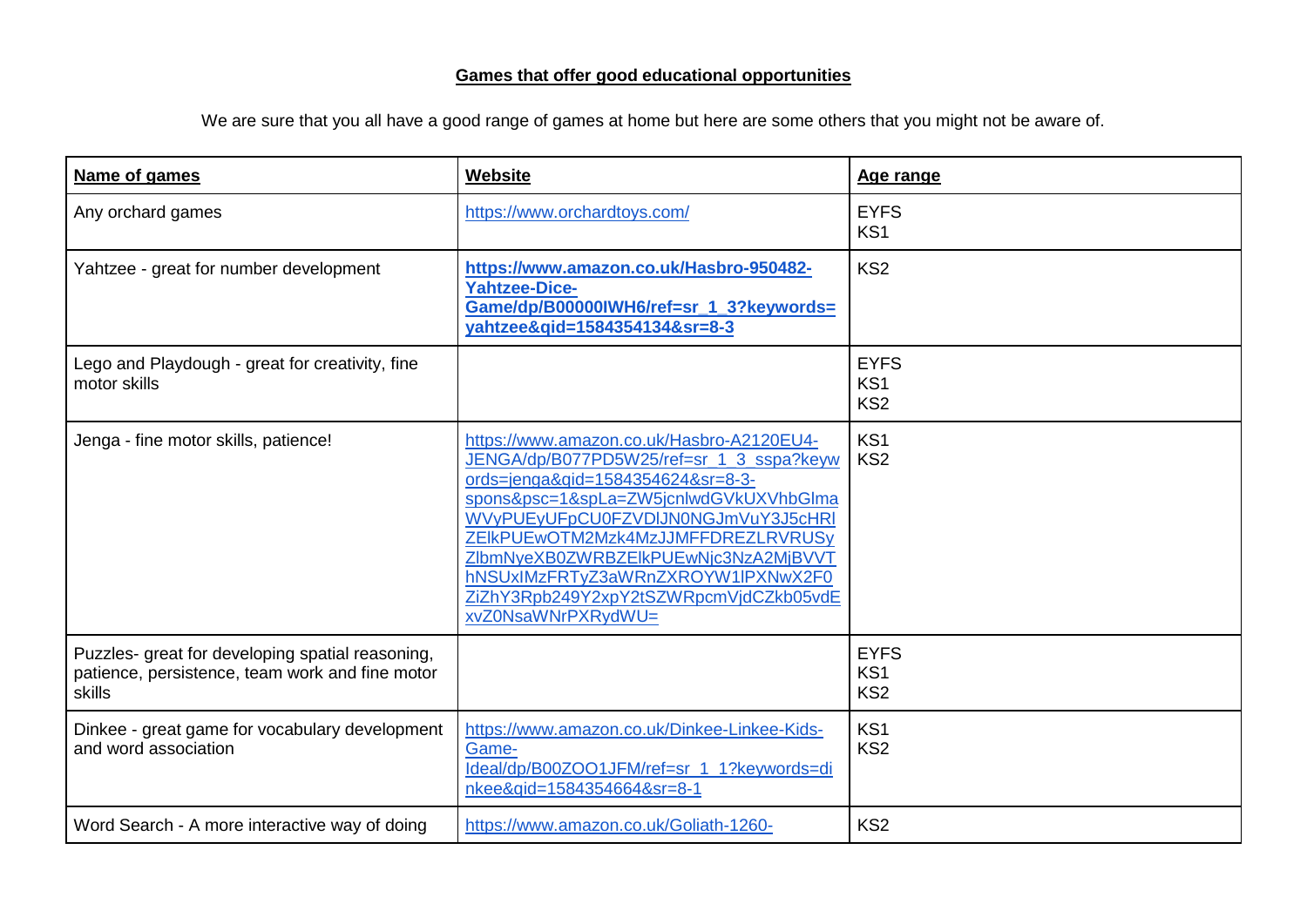| word searches.                                                                           | <b>Wordsearch-Puzzle-</b><br>Family/dp/B003NUO0FK/ref=sr 1 8?keywords=<br>wordsearch&gid=1584355013&sr=8-8                                                                                                               |                                                   |
|------------------------------------------------------------------------------------------|--------------------------------------------------------------------------------------------------------------------------------------------------------------------------------------------------------------------------|---------------------------------------------------|
| Boggle and Boggle Jnr - good for spelling skills                                         | https://www.amazon.co.uk/Boggle-Your-<br><b>Preschoolers-First-</b><br>Hasbro/dp/B00BB79XWW/ref=sr_1_3?keywords<br>$=$ boggle+jr&gid=1584528006&s=kids&sr=1-3                                                            | <b>EYFS</b><br>KS <sub>1</sub><br>KS <sub>2</sub> |
|                                                                                          | https://www.amazon.co.uk/Hasbro-HASC2187-<br>Gaming-<br>Boggle/dp/B073SMSKZH/ref=sr_1_1?keywords=<br>boggle+junior&gid=1584527897&s=kids&sr=1-1                                                                          |                                                   |
| Scrabble Jnr or bananagrams - good for spelling<br>skills                                | https://www.amazon.co.uk/Mattel-Games-<br>746775261313-Junior-<br>Scrabble/dp/B00DE6G3XU/ref=sr_1_4?keywords<br>=scrabble+jr&qid=1584528102&s=kids&sr=1-4                                                                | KS <sub>1</sub><br>KS <sub>2</sub>                |
|                                                                                          | https://www.amazon.co.uk/Bananagrams-<br>BAN001-Word-<br>Game/dp/1932188126/ref=sr_1_7?keywords=scr<br>abble+jr&qid=1584528102&s=kids&sr=1-7                                                                             |                                                   |
| Junior articulate - good for building general<br>knowledge, description, thinking skills | https://www.amazon.co.uk/Drumond-Park-<br>Articulate-Kids-<br>Description/dp/B00009R61B/ref=sr_1_2?crid=4J<br>5O5INODOHY&keywords=junior+articulate&qid=<br>1584527768&s=kids&sprefix=junior+art%2Ctoys<br>%2C354&sr=1-2 | KS <sub>2</sub>                                   |
| Trivial Pursuit for kids - good for building general<br>knowledge                        | https://www.amazon.co.uk/Hasbro-Trivial-Pursuit-<br>for-Kids/dp/B0002VZ2SW                                                                                                                                               | KS <sub>2</sub>                                   |
| Any Brainbox games                                                                       | http://www.brainbox.co.uk/                                                                                                                                                                                               | <b>EYFS</b><br>KS <sub>1</sub><br>KS <sub>2</sub> |
| Story Cubes - good for building imagination and<br>practising telling stories            | https://www.amazon.co.uk/Gamewright-SS-<br>GMW-318-Rorys-Story-Cubes/dp/B003EIK136                                                                                                                                       | KS <sub>1</sub><br>KS <sub>2</sub>                |